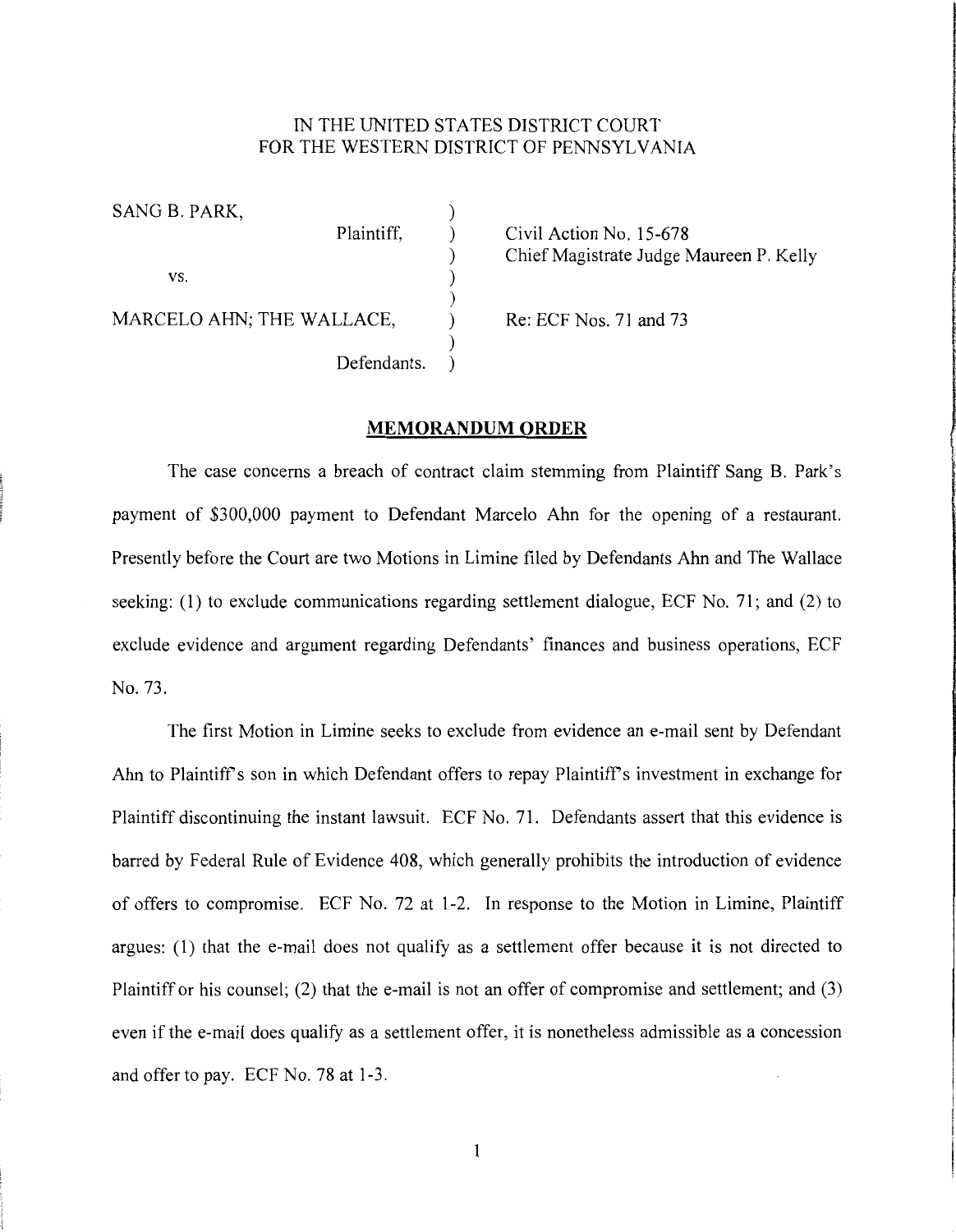In support of Plaintiff's argument, he cites to Molinos Valle Del Cibao v. Lama, 633 F.3d 1330, 1353-55 (11<sup>th</sup> Cir. 2011), for the proposition that "[w]here a party does not dispute a claim, such as where the validity of the monetary claim and the amount are admitted, as is evidence[d] in this e-mail, Rule 408, does not bar evidence relating to the concessions or any offer to pay." ECF No. 78 at 3. However, this case is clearly distinguishable from Molinos in that Defendants here dispute the essential nature of the monetary claim, *i.e.,* whether the payment was an investment or a loan.

After review of the e-mail, the Court finds that it does qualify as a settlement offer and that it is not admissible as a concession. Accordingly, Defendants' first Motion in Limine, ECF No. 71, will be granted.

In Defendants' second Motion in Limine, ECF No. 73, they move to exclude all evidence regarding Defendants' finances and current business operations. ECF No. 73. Defendants claim that this evidence is irrelevant and prejudicial. ECF No. 74 at 1. In response to this Motion in Limine, Plaintiff argues that the financial records of Defendants are relevant and probative in that, throughout this dispute, Defendants have repeatedly represented that they would repay Plaintiff upon achieving financial success with the restaurant. Plaintiff further argues that financial records are relevant to establish the corporate structure of the Libra Restaurant Group, LLC, the entity in which Defendants claim Plaintiff invested. The Court agrees that evidence regarding Defendants' finances and current business operations is relevant and that its probative value outweighs its potential for prejudice. Accordingly, Defendants' second Motion in Limine, ECF No. 73, will be denied.

AND NOW, this 19<sup>th</sup> day of July, 2017, IT IS HEREBY ORDERED that Defendants' Motion in Limine to exclude communications regarding settlement dialogue, ECF No. 71, is

2